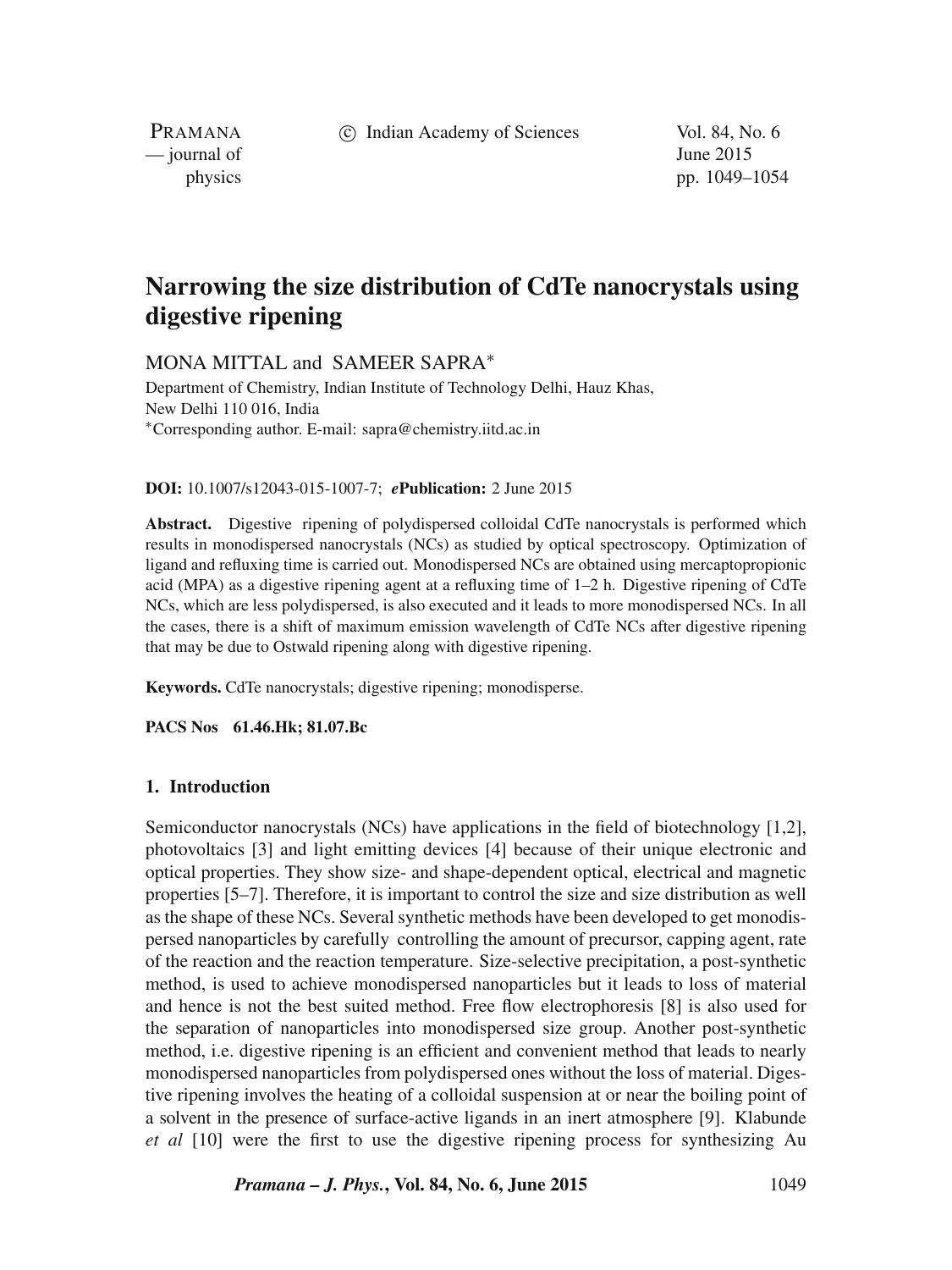### *Mona Mittal and Sameer Sapra*

nanoparticles with narrow size distribution. A number of groups employed a combination of solvated metal atom dispersion (SMAD) and digestive ripening process for metal nanoparticles, semiconductor nanocrystals, core shell nanoparticles, nanocomposites and nanoalloys [11–14]. Various groups reported digestive ripening process for metal nanoparticles with different capping agents using as-prepared metal colloids having broad distribution [9,15–19]. Here, for the first time we report the digestive ripening of CdTe NCs using their colloidal solution. The size and size distribution of NCs are monitored using UV–Vis absorption spectroscopy (Perkin–Elmer UV–Vis–NIR Lambda 1050 spectrophotometer) and photoluminescence (PL) spectroscopy (Perkin–Elmer LS-55 spectrometer using constant 10 nm excitation and emission slit widths).

## **2. Experimentation and results**

## 2.1 *Materials required*

Cadmium perchlorate hexahydrate (CdClO4·6H2O), mercaptopropionic acid (MPA, 99%), thioglycolic acid (TGA, 98%) and zinc telluride (ZnTe, 100 mesh, 99.99%) were purchased from Sigma Aldrich and were used as-received. Sodium hydroxide pellets (NaOH) and hydrochloric acid (HCl) were purchased from Fisher Scientific. All the chemicals were used without further purification.

## 2.2 *Synthesis of CdTe NCs*

CdTe NCs were synthesized by previously reported methods with slight modification to get broad distribution of NCs [20]. A cadmium solution was prepared by dissolving  $Cd(CIO<sub>4</sub>)<sub>2</sub>·6H<sub>2</sub>O$  (1.0 mmol) and MPA (1.3 mmol) in 50 ml Millipore water with continuous stirring and 1 M NaOH solution is added to adjust the pH at 12.0. Argon, an inert gas, was passed through the solution for about 20 min and then  $H_2$ Te was passed through the solution which was prepared by adding HCl solution to ZnTe, along with the inert gas for about 30 min. Thus, CdTe NC precursors were formed at this stage which was accompanied by a change in colour. The precursor solution became acidic and then its pH was maintained at 12.0 again. The solution was refluxed at 100◦C under open air conditions with a water condenser. Then, these NCs were precipitated with acetone and dispersed in MilliQ water for further characterization.

Figure 1 displays the UV–Vis absorption and PL spectra of the as-prepared MPA-capped CdTe NCs at  $\lambda_{\text{ex}} = 377$  nm. They show broad absorption at 550 nm and broad emission at 580 nm with full-width at half-maximum (FWHM) of 90 nm. The size of the MPA-capped CdTe NCs is 3.24 nm as calculated from the first excitonic band of UV–Vis absorption spectra [21]. The band edge luminescence depends strongly on the size and size distribution of NCs [22]. A large FWHM indicates the broad size distribution of NCs. Hence, the shape of luminescence spectra and FWHM are used as the criteria for studying the digestive ripening of CdTe NCs.

## 2.3 *Digesti*v*e ripening in the presence of different capping agents*

These as-prepared CdTe NCs were refluxed in the presence of excess of MPA or TGA at 100◦C in MilliQ water for 90 min under an inert atmosphere [9]. The colloids were then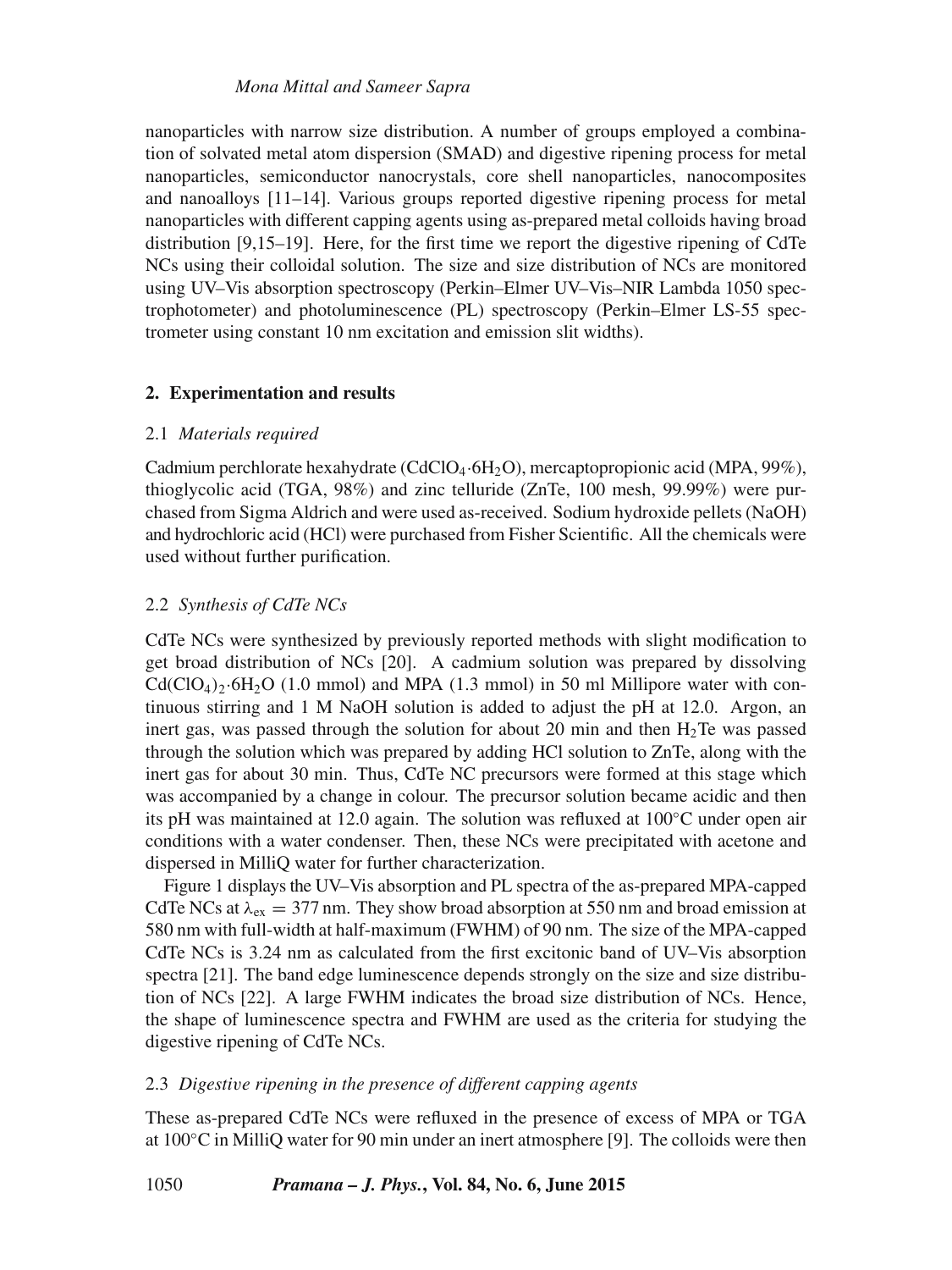

**Figure 1.** UV–Vis absorption (solid line) and PL spectra (dashed line) of the as-prepared MPA-capped CdTe NCs ( $\lambda_{ex} = 377$  nm).

precipitated with acetone and redispersed in MilliQ water. Figure 2 shows the UV– Vis absorption and PL spectra of the as-prepared, MPA-capped and TGA-capped CdTe NCs. Table 1 represents the optical characteristics of these NCs. According to the data shown in the table, MPA acts as a better digestive ripening agent than TGA as it provides lower FWHM as well as symmetrical distribution of luminescence spectrum which is a strong indication of monodispersity of CdTe NCs. There is also a shift of  $\lambda_{em}$  and  $\lambda_{\text{max}}$  which may be due to the Ostwald ripening along with digestive ripening, as refluxing is carried out at 100◦C that is also the reaction temperature employed for the synthesis of CdTe NCs [23].



**Figure 2.** UV--Vis absorption (solid line) and PL spectra (dashed line) of the as-prepared CdTe NCs, MPA-capped CdTe NCs and TGA-capped CdTe NCs ( $\lambda_{ex} = 377$  nm).

*Pramana – J. Phys.***, Vol. 84, No. 6, June 2015** 1051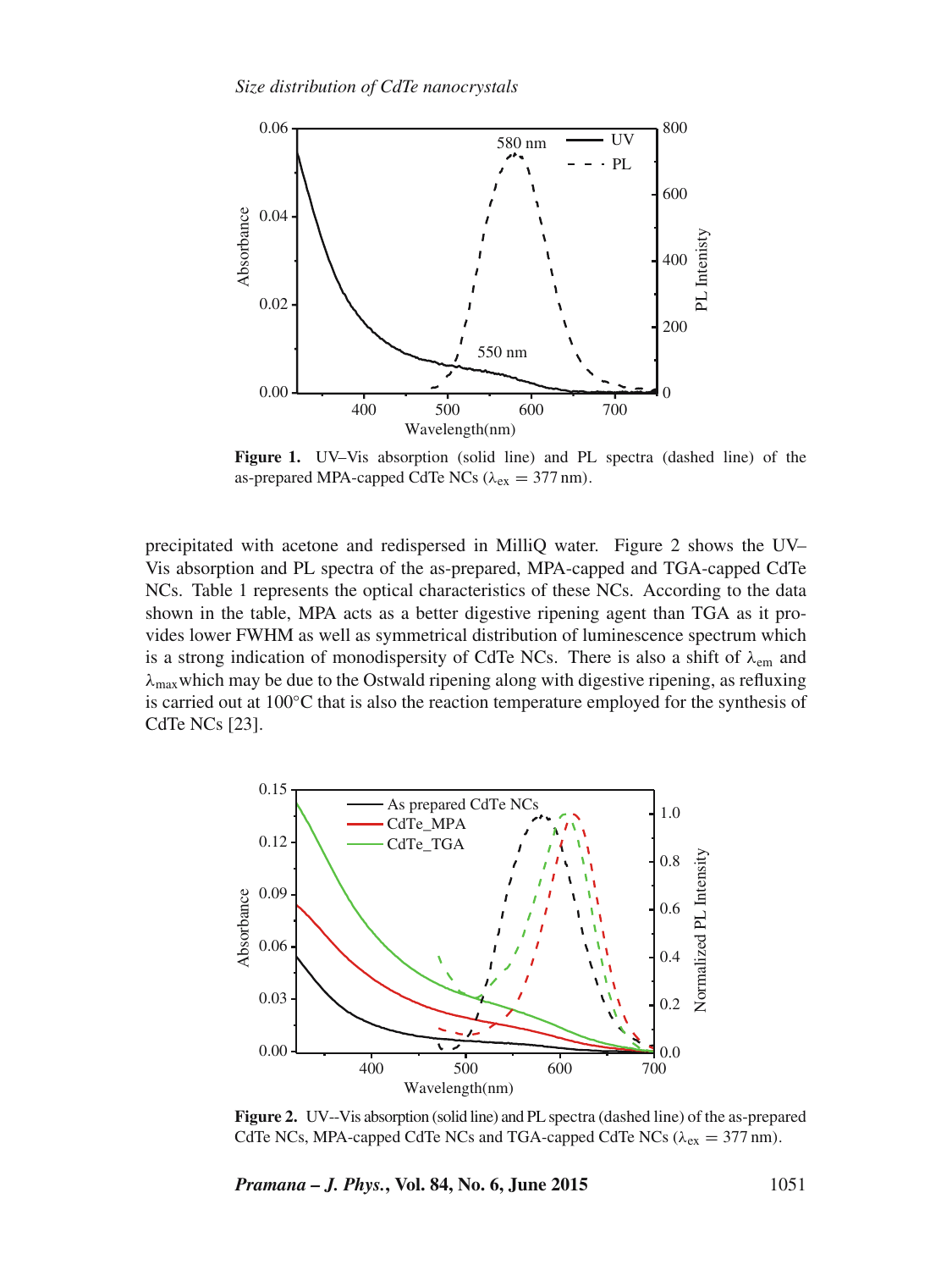#### *Mona Mittal and Sameer Sapra*

| System   | $\lambda_{\text{max}}$<br>(nm) | Average size<br>$[21]$ (nm) | $\lambda$ <sub>em</sub><br>(nm) | <b>FWHM</b><br>(nm) | Distribution |
|----------|--------------------------------|-----------------------------|---------------------------------|---------------------|--------------|
| CdTe     | 550                            | 3.24                        | 580                             | 90                  | Symmetric    |
| CdTe-MPA | 570                            | 3.42                        | 614                             | 66                  | Symmetric    |
| CdTe-TGA | 565                            | 3.38                        | 604                             | 76                  | Asymmetric   |

**Table 1.** Optical characteristics of CdTe NCs, MPA-capped CdTe NCs and TGA-capped CdTe NCs.

## 2.4 *Effect of refluxing time on digestive ripening*

To get the control on NCs size and size distribution, digestive ripening is performed using the above-mentioned procedure by varying the refluxing time from 1 to 7 h. Figure 3 shows the PL spectra ( $\lambda_{ex} = 377$  nm) of the as-prepared MPA-capped CdTe NCs and MPA-capped CdTe NCs under different refluxing time. Table 2 represents the corresponding optical characteristics of CdTe NCs. As refluxing time is increased beyond 2 h, distribution of luminescence spectrum become asymmetrical and FWHM increases which limits the refluxing time period for digestive ripening of CdTe NCs.

#### 2.5 *Digesti*v*e ripening of CdTe NCs ha*v*ing small FWHM*

Digestive ripening of CdTe NCs having small FWHM is also performed which results in further narrowing of PL spectrum. Figure 4 displays the UV–Vis absorption and PL spectra of the as-prepared MPA-capped CdTe NCs, CdTe NCs digestive ripened with MPA and its corresponding characteristics is shown in table 3. It suggests that if the as-prepared, relatively monodispersed CdTe NCs, further undergo digestive ripening, it improves their monodispersity.



**Figure 3.** PL spectra of the as-prepared CdTe NCs and MPA-capped CdTe NCs under different refluxing time ( $\lambda_{ex} = 377$  nm).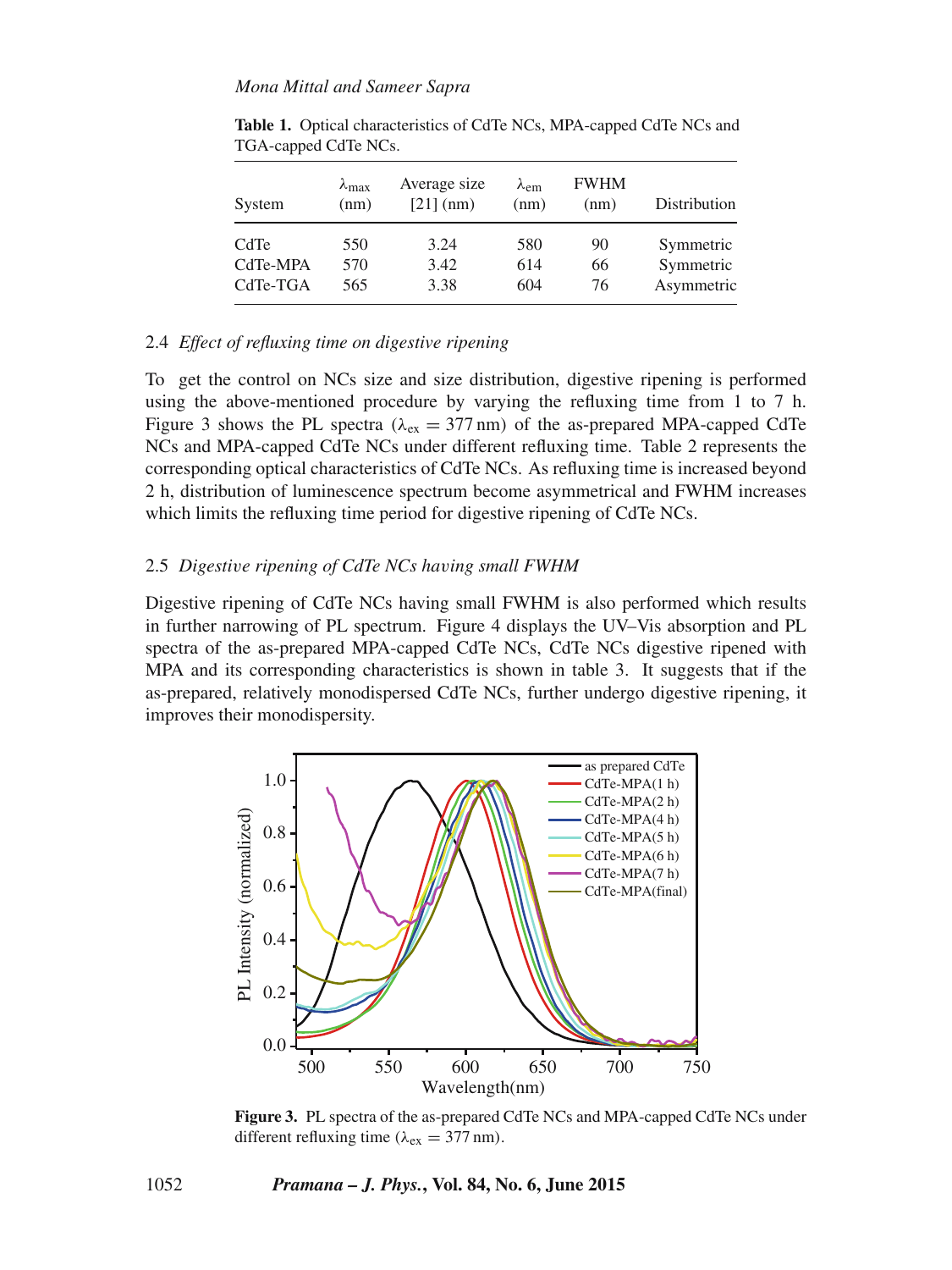## *Size distribution of CdTe nanocrystals*

**Table 2.** Optical characteristics of CdTe NCs and MPA-capped CdTe NCs under different refluxing time.

| System           | $\lambda_{\text{max}}$<br>(nm) | Average size<br>$[21]$ (nm) | $\lambda_{\rm em}$<br>(nm) | <b>FWHM</b><br>(nm) | Distribution |
|------------------|--------------------------------|-----------------------------|----------------------------|---------------------|--------------|
| CdTe             | 540                            | 3.12                        | 565                        | 90                  | Symmetric    |
| $CdTe-MPA(1 h)$  | 563                            | 3.37                        | 600                        | 65                  | Symmetric    |
| $CdTe-MPA(2 h)$  | 565                            | 3.38                        | 604                        | 65                  | Symmetric    |
| $CdTe-MPA(4 h)$  | 567                            | 3.40                        | 608                        | 66                  | Asymmetric   |
| $CdTe-MPA(5 h)$  | 568                            | 3.41                        | 611                        | 67                  | Asymmetric   |
| $CdTe-MPA(6 h)$  | 570                            | 3.43                        | 614                        | 82                  | Asymmetric   |
| CdTe-MPA (7 h)   | 573                            | 3.45                        | 617                        | 77                  | Asymmetric   |
| CdTe-MPA (final) | 573                            | 3.45                        | 617                        | 71                  | Asymmetric   |



**Figure 4.** UV–Vis absorption and PL spectra of the as-prepared CdTe NCs and MPAcapped CdTe NCs ( $\lambda_{ex} = 377$  nm).

**Table 3.** Optical characteristics of CdTe NCs and MPA-capped CdTe NCs.

| System   | $\lambda_{\text{max}}$<br>(nm) | Average size<br>$[21]$ (nm) | $\lambda$ <sub>em</sub><br>(nm) | <b>FWHM</b><br>(nm) | Distribution |
|----------|--------------------------------|-----------------------------|---------------------------------|---------------------|--------------|
| CdTe     | 565                            | 3.38                        | 602                             | 64                  | Symmetric    |
| CdTe-MPA | 580                            | 3.50                        | 622                             | 56                  | Symmetric    |

#### **3. Conclusions**

An efficient post-synthetic method of digestive ripening for the conversion of polydispersed CdTe NCs into monodispersed ones is presented. MPA is a better digestive ripening agent for CdTe NCs and refluxing time of 1–2 h is sufficient for digestive ripening in an inert atmosphere. Digestive ripening can be further carried out on NCs that have narrow size distributions in order to further increase their monodispersity.

*Pramana – J. Phys.***, Vol. 84, No. 6, June 2015** 1053